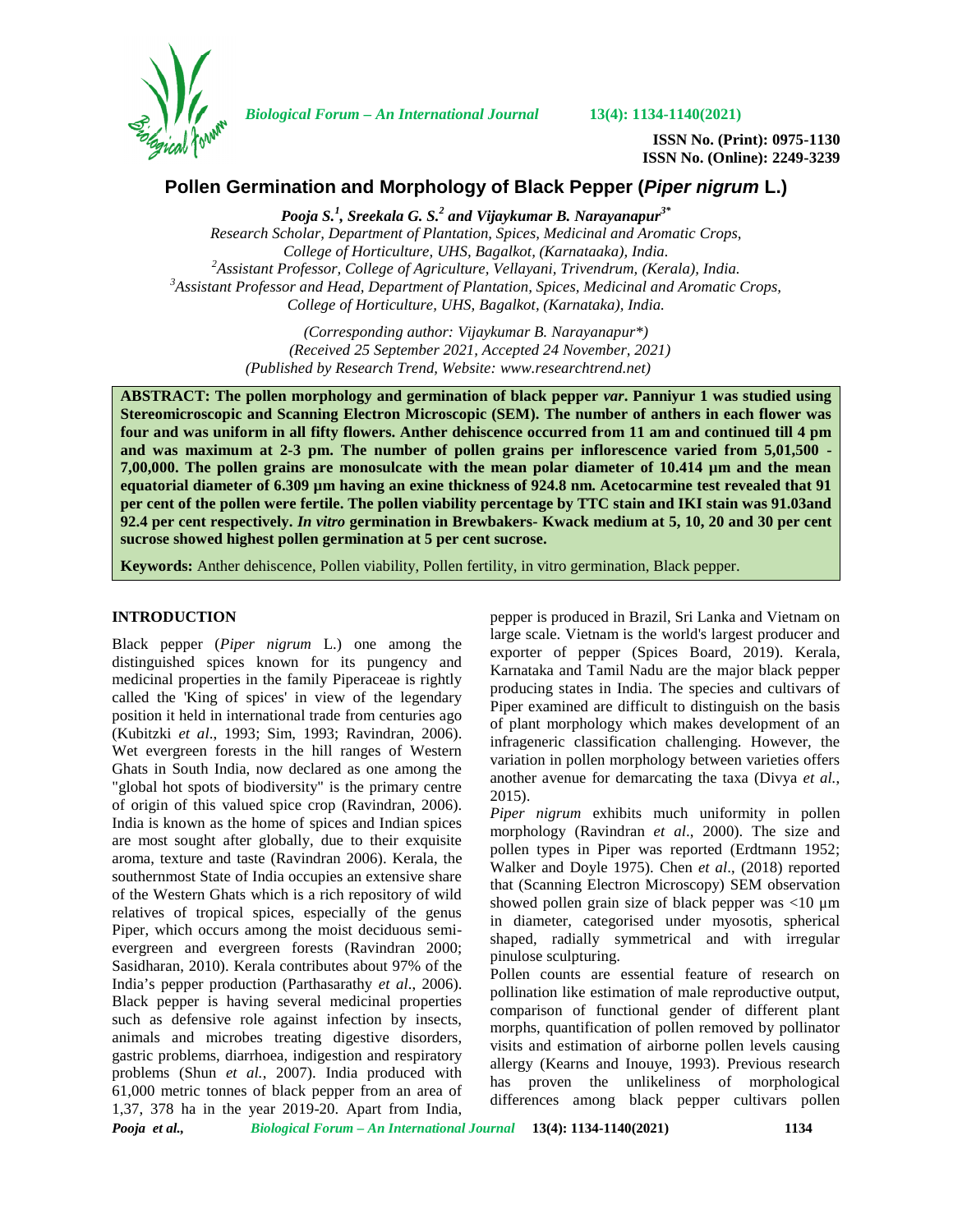(Ravindran *et al*., 2000). The total amount of pollen per anther varies with the cultivar.

The objectives of this study are to determine the Anther dehiscence time and mode, pollen characteristics, pollen viability and fertility, *in vitro* and *in vivo* germination of black pepper, while in tandem, the aim is also to improve the efficiency of conventional breeding.

## **MATERIAL AND METHODS**

The experiment was be carried out in black pepper variety Panniyur-1 in the field grown pepper plants and bush pepper plants maintained in pots. Twenty-five plants of black pepper variety, Panniyur 1 of uniform age grown in the Instructional Farm, College of Agriculture, Vellayani were selected and marked for the study. The plants were observed from March 2018 to March 2019 for studying the pollen morphology in black pepper. Two-year-old fifty bush pepper plants maintained in the department of Plantation Crops and Spices in pots used for pollen germination in black pepper.

**Anther dehiscence time.** Fifty inflorescences were selected and tagged from twenty-five plants. The time of an thesis was recorded from the time of anther emergence till it dehisces and loose completely. The data were recorded from 10 am to 4 pm at one hour interval and the dehisced anthers were removed from the spike after each count to avoid recounting.

rod. The dispersion was sieved through a brass mesh of 48 divisions cm-2 and was collected in a glass centrifuge tube. After centrifugation in centrifuge of 2000 rpm for 5 minutes, the supernatant was decanted and the pollen grains after washing in glacial acetic acid were treated with acetolysis, a mixture consisting of acetic anhydride and concentrated sulphuric acid (9:1) in the centrifuge tube. A glass rod was placed in each tube and was transferred to a water bath at 70-100°C for three to five minutes, till the medium became brown in colour. Centrifugation of this mixture was carried out at 2000rpm for five min, the supernatant was decanted off and glacial acetic acid was added to the sediment and again centrifuged and acid was decanted. The permanent slides of acetolysis pollen grains were made by mounting them in glycerin jelly of 2 drops and the edges were sealed with paraffin wax**.** The prepared slide was taken for observation of pollen shape, pollen size, viable and nonviable pollen using Scanning Electron Microscope at Sophisticated Instrumentation and Computation Centre, University of Kerala.

**Pollen fertility.** Pollen stain ability as an index of fertility was determined by staining pollen grains by glycerin staining technique. A modification of the technique developed by Marks (1954) was used for the study. Matured anthers were collected, kept in clean slide. To this, one drop of acetocarmine was added and macerated to release the pollen grains. Debris were removed and one drop of glycerine was added over this and mixed once again using needle and covered by cover slip. After 10 minutes the slides were examined under stereo microscope. The number of stained and unstained pollen grains were counted. The stained pollen grains were considered as fertile whereas the unstained, undersized, partially stained and shriveled pollen grains were counted as sterile. The pollen fertility was calculated as For pollen germination in black<br>
Electron Microscope at Sophisicated Instrumentation<br>
ime. Fifty inflorescences were<br> **Pollen fertility**. Pollen stain ability as an index of<br>
coron twenty-five plans The time fertility we

| <b>Anther dehiscence mode.</b> Fifty flowers were selected                                                          | pollen grains. Debris were removed and one drop of        |
|---------------------------------------------------------------------------------------------------------------------|-----------------------------------------------------------|
| from fifty inflorescences. Each flower was observed for                                                             | glycerine was added over this and mixed once again        |
| anther emergence to the dehiscence of anther and the                                                                | using needle and covered by cover slip. After 10          |
| mode of dehiscence was found out.                                                                                   | minutes the slides were examined under stereo             |
| Pollen characteristics. For pollen morphology studies,                                                              | microscope. The number of stained and unstained           |
| the anther at the time of maturity were collected and                                                               | pollen grains were counted. The stained pollen grains     |
| preserved immediately in 70% ethanol.<br>Slide                                                                      | were considered as fertile whereas the unstained,         |
| preparation for pollen morphology studies were made                                                                 | undersized, partially stained and shriveled pollen grains |
| by the acetolysis method proposed by Erdtman (1952)                                                                 | were counted as sterile. The pollen fertility was         |
| and Nair (1960). The preserved material of anthers was                                                              | calculated as                                             |
| transferred to a centrifuge tube and crushed with a glass                                                           |                                                           |
| Pollen fertility percentage = $\frac{\text{Number of fully stained pollen grains}}{\text{Total volume}} \times 100$ |                                                           |
|                                                                                                                     | Total number of pollen grains                             |
| The mean percentage of fertile pollen was calculated                                                                | for preparing IKI solution. Pollen grains were placed in  |
| from six samples with each containing about 59 to 85                                                                | IKI solution for10 minutes and viability was assessed     |
| number of pollen grains.                                                                                            | by counting the dark brown or red coloured pollen         |
| <b>Pollen viability test</b>                                                                                        | grains (Sulisoglu and Cavusoglu, 2014). The test was      |
| (i) Iodine Potassium iodide test. Potassium iodide (1g)                                                             | carried out in six samples and the pollen viability was   |
| and 0.5g iodine were dissolved in 100 ml distilled water                                                            | calculated as                                             |
|                                                                                                                     |                                                           |
| Pollen viability percentage = $\frac{\text{Number of fully stained pollen grains}}{\text{Time}} \times 100$         |                                                           |
|                                                                                                                     | Total number of pollen grains                             |
| (ii) Triphenyl Tetrazolium Chloridetest. One per cent                                                               | viability counts were made after 10 min. Pollen grains    |
| TTC (0.2 g TTC and 12 g sucrose in 20 ml distilled                                                                  | stained orange or bright red colour were counted as       |
| water) was used and a drop of the mixture was dropped                                                               | viable (Sulisoglu and Cavusoglu, 2014). The test was      |
| on a microscope slide and the pollen was spread with a                                                              | carried out in six samples                                |
| slim brush and covered with a cover slip. Pollen                                                                    |                                                           |
| Pollen viability percentage = $\frac{\text{Number of fully stained pollen grains}}{\text{Time to 1}} \times 100$    |                                                           |
|                                                                                                                     | Total number of pollen grains                             |
| Pooja et al.,<br>Biological Forum - An International Journal 13(4): 1134-1140(2021)                                 | 1135                                                      |
|                                                                                                                     |                                                           |
|                                                                                                                     |                                                           |
|                                                                                                                     |                                                           |

$$
Pollen viability percentage = \frac{Number of fully stained pollen grains}{Total number of pollen grains} \times 100
$$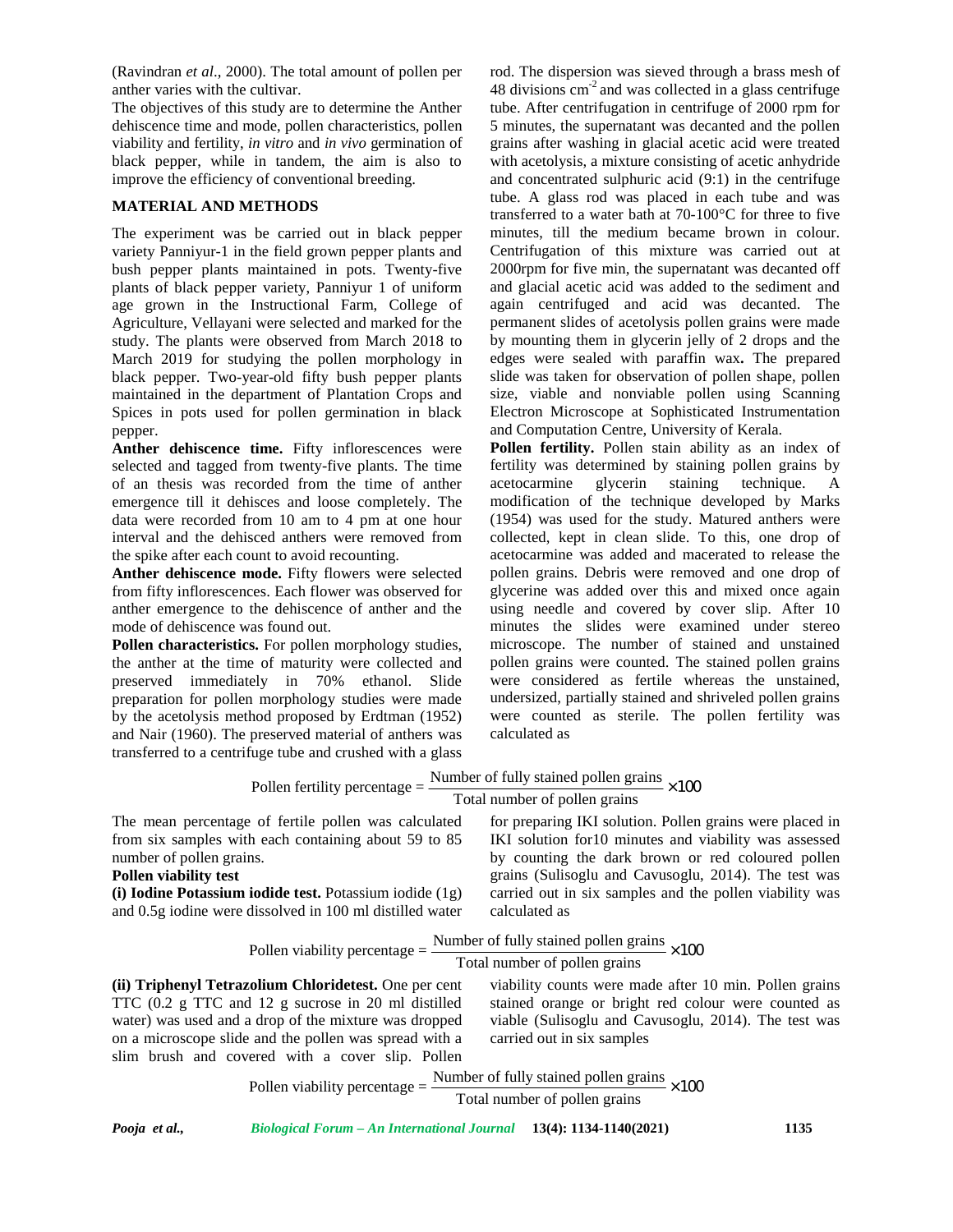#### **Pollen germination tests**

**(i)** *In vitro* **pollen germination.** *In vitro* pollen germination was conducted to determine the effect of different nutrients like sucrose, boron and calcium nitrate at various concentrations. Different graded of sucrose (5, 10, 20, 30, 40%) were prepared and used individually and also in combination. In addition to this, Brewbaker - Kwack medium (Brewbaker- Kwack, 1963) was also used for *in vitro* germination test. One or two drops of each medium were placed separately on a clean glass slide. Freshly dehisced pollen grains were added into the solution and spread thoroughly. The slides were incubated in petridish lined with moist filter paper for 24h. After incubation, a drop of cotton blue was added to it and allowed to disperse. The pollen grains which have produced pollen tubes longer than the diameter of the pollen were recorded at a magnification of 40X (Belavadi and Ganeshaiah, 2013). *In vivo* **germination.** Ten flower buds from five inflorescences were selected and remaining flower buds were removed. Each inflorescence was covered with polythene cover. Pollen grains were collected from other flowers after anther dehiscence and placed on the stigma of each flower. *In vivo* pollen germination was investigated by observing pollen germination and pollen tube entry into the stigma in these manually pollinated black pepper flowers.

**DAB (Diaminobenzidine) test.** Pollinated stigma was collected after 6h and kept in moist chamber for 2h. and stained stigmas were placed on a clean slide and added a drop of glycerin. Mounted stigmas were observed under microscope Leica MZ95 and were photomicrographed.

**ABF (Aniline Blue Fluorescence) method.** Fix the pollinated stigma for 24 hand store the min70% ethanol. Then transfer the fixed stigma to 4N NaOH (delicate material) for clearing. The temperature andthe period of clearing depend on the size and texture of the pistil. It was found that overnight clearing at laboratory temperature was sufficient. The period of clearing can be decreased by increasing the temperature 60 °C.<br>Transfer the fixed stigma to water in a petridish /beaker and rinse them carefully. The clean stigmas were rinsed in water and 1:1 mixture of aniline blue and glycerine, alternatively. Leave the softened and rinsed stigma in aniline blue overnight and then mount them in a drop of glycerine. Gentle pressure was applied on the cover glass to achieve required degree of spreading of the tissue. Then observed under fluorescent microscope.

### **RESULTS AND DISCUSSION**

### **Anther dehiscence time and mode**

Anther dehiscence occurred from 11 am and continued till 4 pm and was maximum at 2-3 pm. According to Nybe *et al*., (2007) anther dehiscence took place between 14.30- 15.30 hrs (2.30-3.30 pm). Anther dehiscence mode was obtained from fifty flowers of fifty inflorescences taken from twenty-five black pepper plants grown in the field. All black pepper

flowers showed longitudinal dehiscence. Stereomicroscopic observation of anther dehiscence opening revealed longitudinal splitting of anther to release the pollen.

Pollen characteristics *Piper* spp. exhibits much uniformity in pollen morphology, except for the variation in size. The pollen grains were small, the diameter along the equatorial axis ranged between 8.0 and 18.0  $\mu$ m and along the polar axis, between 6.5–15.0 *μ*m. The pollen grains were monosulcate, the sulcus extending up to the lateral extremities. Very rarely the grains are non aperturate or porate (Rahiman, 1981). The sulcus is in the form of a narrow slit with thick borders all along the periphery. The exine surface is reticulate, the bronchi being large and irregular on the distal polar surface. This is supported by Federico *et al*. (2017) in their study on Jatropha cultivars and also Sanja *et al.*, (2013) on sweet cherry cultivars study.

The pollen morphology was studied using SEM revealed monosulcate (Fig. 1) pollen grains with the mean polar diameter of pollen grain was10.414 µm and the mean equatorial diameter was  $6.309 \mu m$  (Fig. 2) having a mean exine thickness of 924.8 nm (Fig. 3) are shown in the Table 1. In *P. nigrum* the pollen grains measure along the equatorial axis from 9.5–13.0 *μ*m, the mean being 11.0  $\mu$ m; and along the polar axis 7.0– 10.5 *μ*m having a mean of 8.84 *μ*m (Rahiman, 1981). The grains are spheroid to suboblate, rarely pyramidal, sulcus measures 7.0–11.0 *μ*m in length and 1.0–2.0 *μ*m in breadth. According to Nybe *et al.,* (2007), the mean diameter of pollen grain was 9.86 µm. Martin and Gregory (1962) reported the mean diameter of pollen grain of black pepper as approximately 10 μm. According to Divya *et al*., (2015) the pollen grains of black pepper was monosulcate. Grains monosulcate. ornamentation verrucate-spinulate with prominent inconspicuous to conspicuous hemispherical hold, and very small column. Exine thickness: 1  $\mu$ m. Size of pollen: Ac: P: 10-11 µm; E1: 10 µm; E2: 8 µm. UAc: P: 9-10 µm; E1: 8 µm; E2: 6 µm. Expansion due to acetolysis is 2 µm (Divya *et al.,* 2015).



**Fig. 1.** Scanning Electron Microscopic image of pollen grains of *Piper nigrum* L. (Scale bar 10 µm).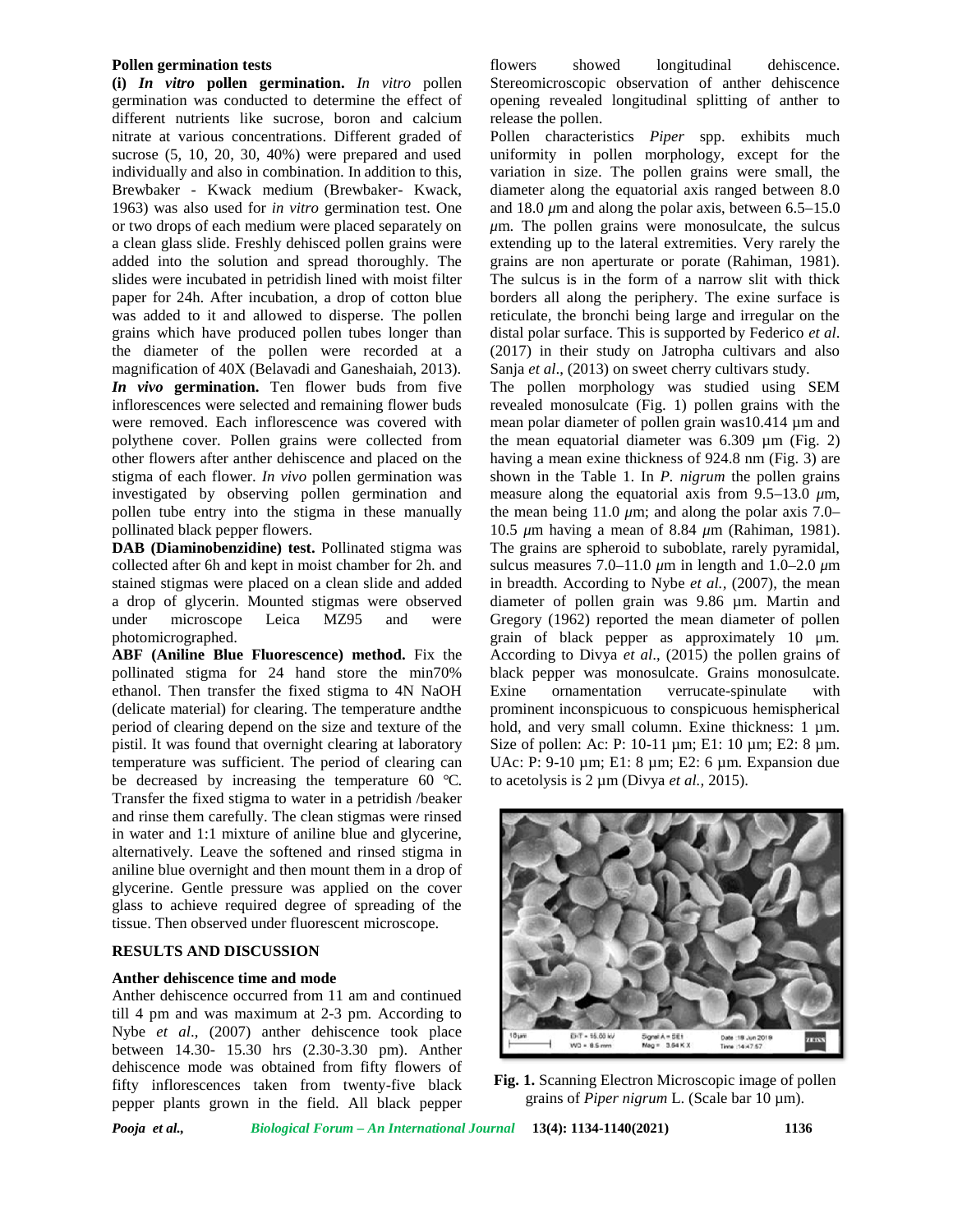



**Fig. 2.** Equatorial and Polardiameter (Scalebar 3µm). **Fig. 3.** Exine thickness (Scale bar 10µm).

| Sr. No. | Polar axis diameter $(\mu m)$ | Equatorial axis diameter $(\mu m)$ |
|---------|-------------------------------|------------------------------------|
|         | 10.60                         | 9.0                                |
|         | 8.622                         | 8.3                                |
|         | 12.55                         | 6.687                              |
|         | 10.4                          | 8.496                              |
|         | 9.898                         | 6.533                              |
| Mean    | 10.414                        | 6.309                              |

**Pollen fertility.** The pollen fertility studies by Acetocarmine test revealed that 91 per cent of the pollen was fertile.

Stereomicroscopic image of pollen fertility by acetocarmine shown in the Fig. 4. Pollen fertility can be assessed by acetocarmine and glycerin staining technique (Radford *et al.,* 1974). The stained pollen grains were treated as fertile and unstained pollens were counted as sterile and presented in Table 2.



**Fig. 4.** Pollen fertility test by Acetocarmine in *Piper nigrum* L.

| Anther        | Total number of<br>pollen | Number of<br>stained pollen | <b>Fertility</b><br>Percentage |
|---------------|---------------------------|-----------------------------|--------------------------------|
| Replication 1 | 78                        | 72                          | 92.3                           |
| Replication 2 | 69                        | 61                          | 88.4                           |
| Replication 3 | 85                        | 79                          | 92.9                           |
| Replication 4 | 59                        | 52                          | 88.1                           |
| Replication 5 | 62                        | 57                          | 91.5                           |
| Replication 6 | 70                        | 65                          | 92.8                           |
|               | <b>Mean</b>               |                             |                                |

**Table 2: Pollen fertility test by Acetocarmine in** *Piper nigrum* **L.**

**Pollen viability.** The pollen viability percentage by TTC stain and IKI stain was 91.03 per cent and 92.4 per cent respectively and represented in Table 3. The stereomicroscopic image of pollen fertility by TTC and IKI is shown in the Fig. 5 and 6. Assessment of pollen

viability is a pre-requisite and also important in studies pollen storage, reproductive biology and hybridization (Harrison *et al*., 1984). Pollen viability is a critical factor, which is considered as an important parameter of pollen quality (Dafni and Firmage, 2000).

**Table 3: Pollen viability test by TTC in** *Piper nigrum* **L.**

| Anther        | <b>Total number of</b><br>pollens | <b>Number of stained pollens</b> | Fertility<br>Percentage |
|---------------|-----------------------------------|----------------------------------|-------------------------|
| Replication 1 | 82                                | 75                               | 91.4                    |
| Replication 2 | 67                                | 62                               | 92.5                    |
| Replication 3 | 65                                | 60                               | 92.3                    |
| Replication 4 | 72                                | 65                               | 90.2                    |
| Replication 5 |                                   | 46                               | 90.1                    |
| Replication 6 | 78                                | 70                               | 89.7                    |
| <b>Mean</b>   |                                   |                                  | 91.03                   |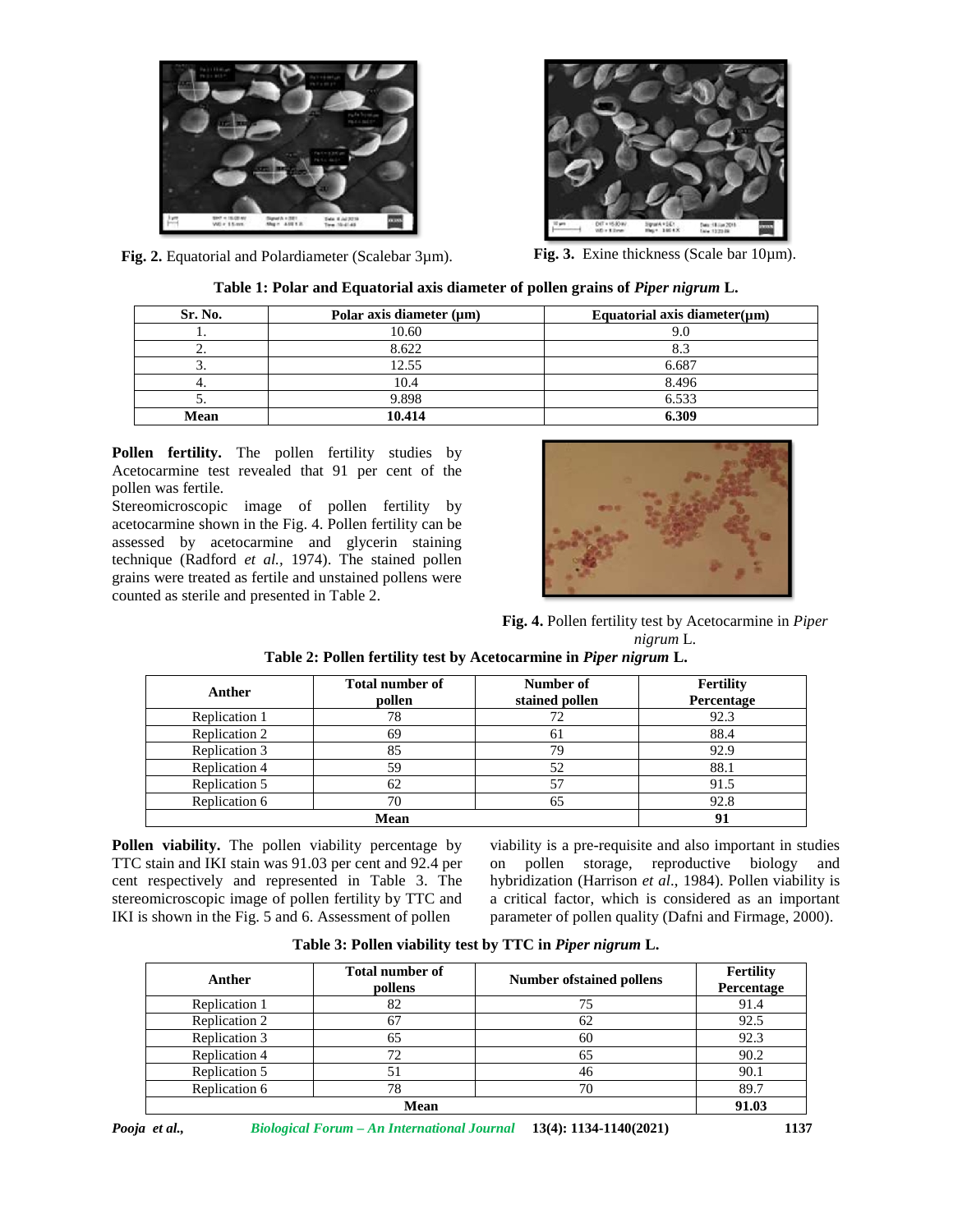



**Fig. 5.** Pollen viability test by TTC in *Piper nigrum* L. **Fig. 6.** Pollen viability test by IKI in *Piper nigrum* L.

#### **Pollen viability**

**(a)** *In vitro* **germination.** In vitro germination in Brewbakers- Kwack medium at 5, 10, 20 and 30 per cent sucrose showed highest pollen germination at 5 per cent sucrose. The steromicroscopic image of pollen germination is shown in the Fig. 7. *In vitro* pollen germination test indicated that highest percentage of pollen germination and tube elongation was observed in Brewbakers medium. It contains sucrose which acts as a nutritive material for pollen germination (Johri and Vasil, 1961) and helps in maintaining osmotic balance

between the germination media and pollen cytoplasm. *In vitro* germination has been extensively used since pollen grains of large number of species readily germinate *in vitro* on a simple reaction with a carbohydrate, source, boron and calcium (Shivanna and Rangaswamy 1992). Chen, (2011) published the germination medium protocol for pollen viability test on *P. colubrinum*, which was then adapted to *P. nigrum* pollen. The optimised liquid medium consisted of 10% sucrose, 100 mg/L boric acid, and 300 mg/L calcium nitrate.



(a)  $5\%$  sucrose (b)  $10\%$  sucrose (c)  $20\%$  sucrose (d) -  $30\%$  sucrose

**Fig. 7.** Pollen germination at different concentration of sucrose (Brewbakers-Kwack medium).

**(b)** *In vivo* **germination.** Twenty-five flowers from five inflorescences of twenty-five black pepper plants grown in field were used for observing pollen germination and pollen tube entry into the stigma of manually pollinated flowers. *In vivo* germination was done through DAB test and aniline blue fluorescence method for 6 hours and 24 hours and fluorescent microscopic images were taken and shown in Fig. 8 and 9.

Sucrose is the best carbohydrate source for pollen germination, as it maintains the osmotic pressure of the medium and acts as a substrate for pollen metabolism. The germination percentages were significantly low in higher concentration of sucrose medium and the optimum concentration of sucrose varies from species to species (Shivanna and Johri, 1985). In the present investigation, the pollen tube growth was highest at 10 per cent concentration, whereas, the lower pollen tube growth was observed in higher concentration of sucrose at 20 and 30 per cent.

Pollen germination and growth of pollen tubes are important research materials for physiological, biochemical, biotechnological, ecological, evolutional and molecular biological studies (Ottavio *et al*., 1992). Pollen grain can remain viable even upto 5 days after the opening of the flowers in black pepper (Sasikumar *et al,* 1992). Another study found that pollen collected after 20 hrs showed relatively low germination percentage and short pollen tube elongation. The pollen collected from this stage may be non-viable, even though the pollen is able to achieve satisfactory high germination percentage and pollen tube elongation. According to Harrison (1979), non-viable pollen grains may hydrate to the same extent as living pollen grains, swell, and even develop short tubes before the tubes eventually rupture. In the pollen viability study, results suggest that black pepper pollen were more viable between five and 10 hrs after anther dehiscence (Chen *et al*., 2018).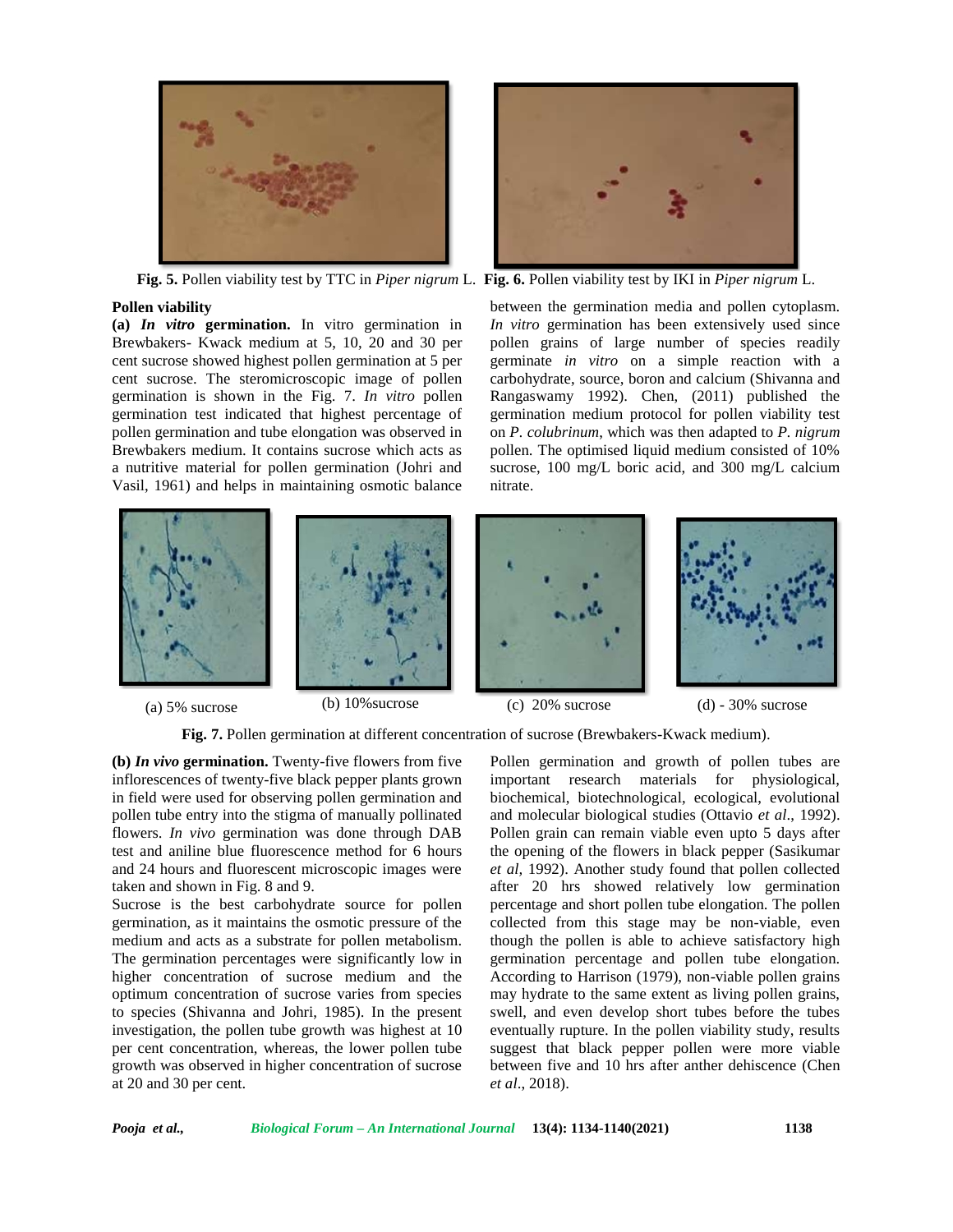

**Fig. 8.** Pollen viability through *In vivo* by DAB method under Stereomicroscope.

#### **CONCLUSION**

The pollen grain size varies from variety to variety. In the present investigation, the polar and equatorial diameter and exine thickness of pollen grain of Panniyur -1 variety of black pepper were  $10.414 \mu m$ , 6.309µm, 924.8µm respectively. Ninety-one per cent of pollen were identified as fertile using acetocarmine stain. The pollen viability of Paniyur-1 variety was found 91.03 and 92.4 per cent in TTC and IKI methods respectively. The maximum pollen grain germination was observed in *in vitro* at 5 and 10 per cent sucrose concentration. This was further confirmed with the *in vivo* germination tests in the field. The pollen morphology thus deciphered can be helpful in studying the black pepper relationships at the morphological and genetic levels and will also help in rational selection, comparison and improvement of this important agronomic crop.

**Acknowledgement.** The support of Dr. Sreekala A. K. Sr. Scientist, Tropical Botanical Garden Research Institute, Trivendrum is acknowledged for sparing the chemicals and instruments at TBGRI Trivendrum.

**Conflict of Interest.** None.

#### **REFERENCES**

- Chen, Y. S. (2011). A study on interspecific hybridization between *Piper nigrum* and *Piper colubrinum*. University Malaysia Sarawak, Kota Samarahan, Sarawak, Malaysia.
- Chen, Y. S., Dayod, M., and Tawan, C. S. (2018). Anther dehiscence, pollen viability and stigma receptivity on cultivars of black pepper (*Piper nigrum* L.). Pertanika. *J. Trop. Agric. Sci*., *41*(2): 801-814.
- Dafni, A. and Firmage, D. (2000). Pollen viability and longevity: practical, ecological and evolutionary implications. *Plant Syst. Evol., 222*(4): 113-132.
- Divya, K. G., Nair, M. C., Shaji, P. K., and Nair, P. K. K. (2015). Poll Morphology of Pepper Cultivars and their wild allies from Southern Western Ghats, Kerala, India. *Int. J. Advanced Res*., *3*(3): 344-353.
- Erdtman, C. 1952. Pollen morphology and plant taxonomy. Angiosperms. Chronica Botanica Co., Waltham Mass, 289p.



- **Fig. 9.** Pollen viability through *In vivo* by aniline blue fluorescence method.
- Federico, S. L., Lilia, A. M., Meléndez Miguel, A. A., Teodoro, R. G., Pedro, C. H., & Filiberto, H. C. (2017). Pollen morphology of four species of Jatropha (Euphorbiaceae), including toxic varieties, in Northwestern Mexico. *Int. J. Tropic. Biol*., *65*(2): 799-806.
- Heslop-Harrison, J. (1979). Aspects of the structure, cytochemistry and germination of the pollen of rye. *Annal. Bot., 44*: 1-47.
- Johri, B.M and Vasil, I.K. (1961). Physiology of Pollen. *Bot. Rev., 27*(3): 318-381
- Kearns, C. A., Inouye, D. W., and Waser, N. M. (1998). Endangered mutualisms: the conservation of plant pollinator interactions. *Ann. Rev. Ecol. Syst*., *29*: 83– 112.
- Kubitzki, K., Rohwer, J.G., Brittrich, V. (1993). Flowering plants. Dicotyledons, Magnolid, Hamamelid and Caryophyliid families. Berlin: Springer.
- Martin, F. W. and Gregory, L. E. (1962). Mode of pollination and factors affecting fruit set in *Piper nigrum* L. in Puerto Rico. *Crop Sci., 2:* 295-299.
- Nair, P. K. K. (1960). A modification in the method of pollen preparation. *J. Sci. Industry. Res.,19c* (1): 26-27.
- Nybe, E. V., Miniraj, N., and Peter, K. V. (2007). Black pepper. In: Peter, K. V. (ed). SpicesHorticultural Sciences, India. 56-60 pp.
- Ottavio, E., Mulahy, D., Sari Goria, M., and Mulahy, G. B. (1992). Angiosperm pollen and ovules, *Springer Verlag*. 5pp.
- Radford, A. E., Dickison, W. C., Massey, J. R., and Bell, C. R. (1974). Vascular plant systematics. New York: Harper & Row Publishers. 245pp.
- Rahiman, B. A. (1981). Biosystematic studies in varieties and species of Piper occurring in Karnataka region. Ph.D thesis University of Mysore, Karnataka, 101p.
- Ravindran, P. N. (2000). Black Pepper, *Piper nigrum*. Amsterdam, Netherlands: Harwood Academic.
- Ravindran, P. N. (2006). Botany and Crop Improvement of
	- black Pepper. Black Pepper (13<sup>th</sup> Ed.). Hardwood Academy Publishers, India. 84-85pp.
- Sanja, R., Dragan, N., Radosav, C., and Milena, D. (2013). *In vitro* pollen germination and pollen grain morphology in some sweet cherry (*Prunus avium* L.) cultivars. *Romanian Biotechnological Letters, 18*(3): 8341-8349.